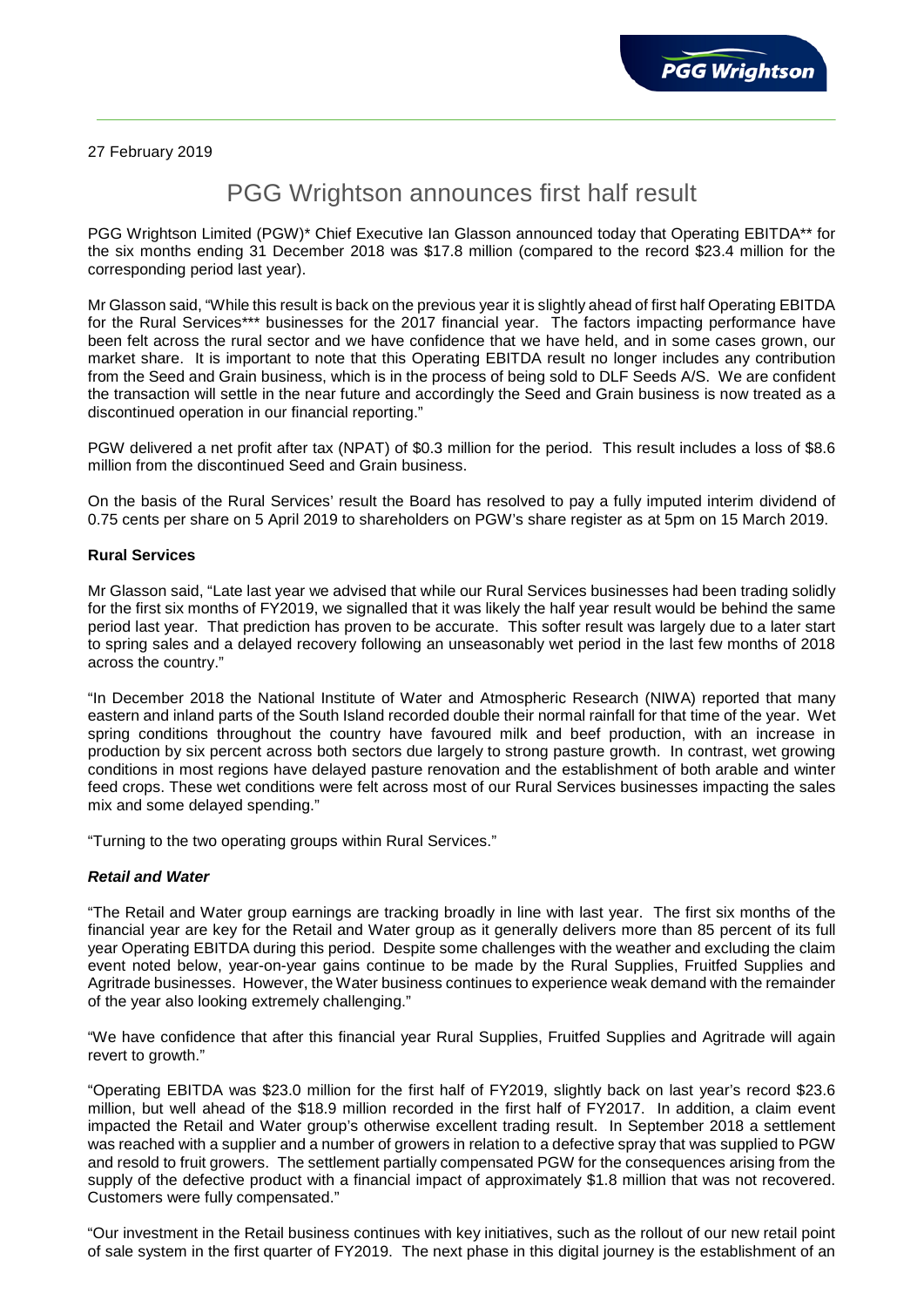ecommerce solution which is currently in the discovery phase. In addition, our investment in technology infrastructure, our people, technical training and tools for our team continues."

## *Agency*

"Our Agency business incorporates the Livestock, Wool, Real Estate, Insurance and Financial referral commission businesses. Trading for this group is weighted towards the second half and contributed \$1.6 million Operating EBITDA for the six months ended 31 December 2018. This is back, on the record first half result for FY2018 of \$4.6 million."

"Our Livestock business benefited from the favourable conditions for farmers due to good feed supply across most of the country which was buoyed by sustained high sheep and beef commodity pricing (with tallies for all stock and all sales channels similar to the prior year). However, this was offset by continued caution in the dairy sector due to the ongoing effect of Mycoplasma bovis and the lack of supply of good quality dairy livestock. Investment in the future continues to be a focus for this business with a number of digital initiatives and further supply chain developments scheduled to be implemented during FY2019. While Livestock is down on earnings at the half year mark, it rebounded in January 2019 and is on track to match FY2018 full year result.

"Despite holding its market share, our Wool business was materially impacted (circa \$2.0 million) by several factors during the first six months of FY2019; mainly the reduction in the number of bales sold compared with the same period last year (a significant number of bales that had been stockpiled by growers were sold), wet conditions delaying shearing and the export business was adversely affected by weaker global demand which flowed through to soft international pricing for crossbred wools."

"The Real Estate business again experienced a slow start to the spring and summer selling period overall, with the horticultural and viticulture sectors proving to be the exception to this trend for the first half of FY2019."

### **Seed and Grain**

"As previously mentioned, the Seed and Grain business is now accounted for as a discontinued operation, therefore its performance does not impact PGW's Operating EBITDA. The Seed and Grain groups' performance does impact net profit after tax, however. For the six months ending 31 December 2018 Seed and Grain reported a loss of \$8.6 million, compared with a profit of \$2.7 million in the same period in FY2018. This underperformance relates primarily to the South American operations, in particular the AgroCentro joint venture, of which Seed and Grain acquired the remaining 50 percent during the period to now wholly own the business. Conditions in the agricultural sector in Uruguay remain challenging given the continuing effects of the droughts and floods experienced in the region, combined with lower commodity prices."

"For PGW shareholders it is important to note that once the sale of the Seed and Grain business completes the risks and rewards of this business will have passed to the purchaser effectively from 1 July 2018."

#### **Outlook**

"Looking ahead at market conditions for the remainder of FY2019 and beyond the signals are somewhat mixed."

"Given the weather-affected spring we've had, there should be some pent-up demand for agricultural inputs to come through this coming autumn and spring. Milk, beef and particularly lamb prices are strong versus longterm averages, suggesting that farm profitability should remain robust. Horticulture continues to go from strength to strength – for example in December the Ministry for Primary Industries expected horticulture to be the fastest-growing export sector, increasing revenues 12 percent for the FY2019 year."

"There are several counterpoints to these positive signals. Farmer confidence surveys in New Zealand continue to reflect a degree of pessimism. Much of the country has been drier than usual for this time of year – particularly Taranaki and Tasman. Mycoplasma bovis remains a risk factor for the beef and dairy sectors, and abroad both Brexit and US-China trade relations have the potential to disrupt New Zealand's exports and therefore farmer returns."

"On balance we are cautious for the remainder of the year. Weather and commodity prices will continue to be risk factors for the business, particularly during the months of May and June, which are important contributors to the earnings of our Livestock business."